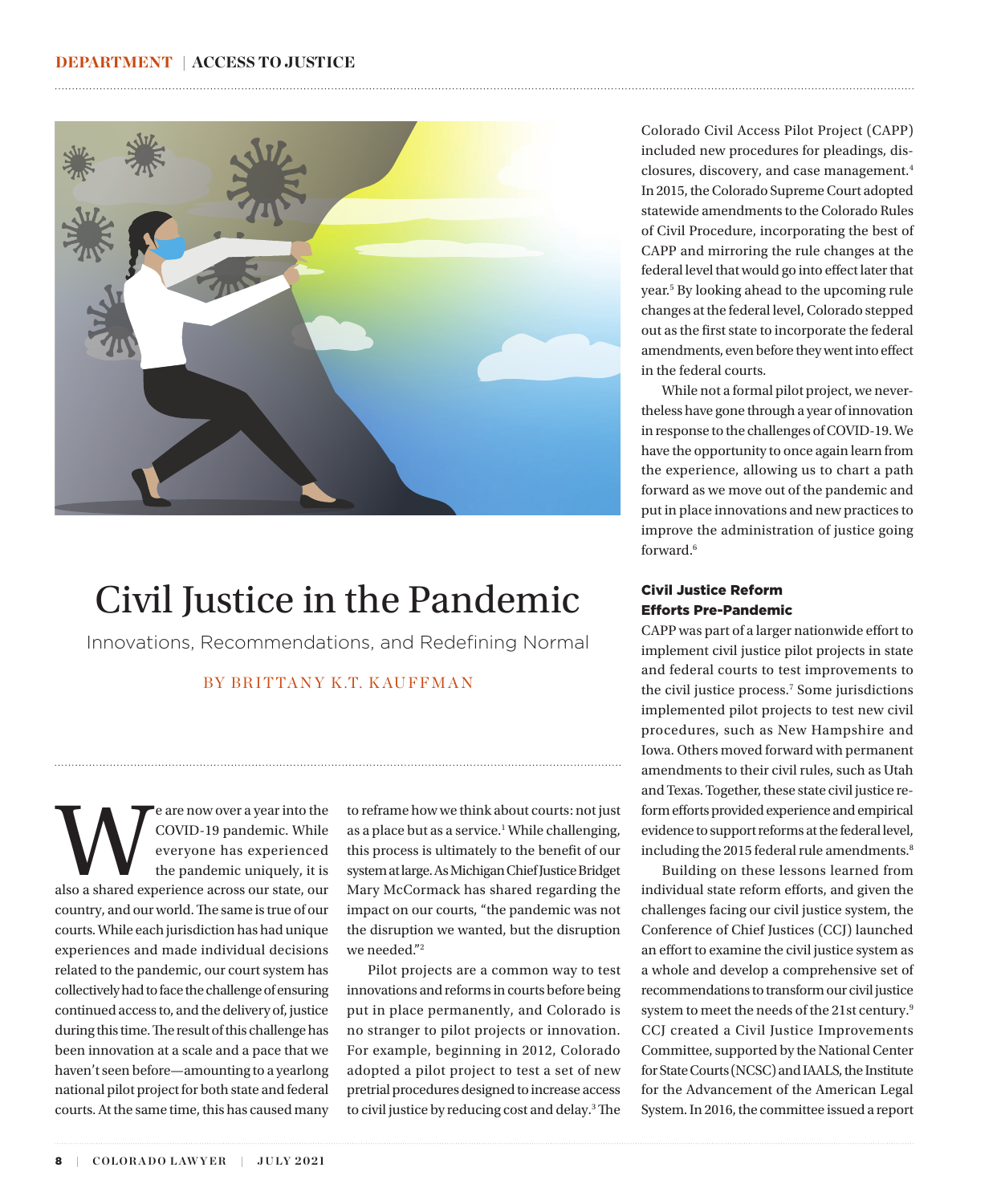<span id="page-1-0"></span>with 13 recommendations for improving our civil justice system and a call to action to the state courts to adopt them. As Chief Justice Thomas Balmer, committee chair, shared at the time, "our state courts need to transform themselves and the way they deal with the public and the legal community if they are to continue to ensure access to justice in the 21st century.["10](#page-4-0)

IAALS has worked in partnership with the NCSC on a follow-up three-year Civil Justice Initiative (CJI) project, with support from the State Justice Institute, focused on implementing these recommendations. From 2017 to early 2020, IAALS and the NCSC provided education, technical assistance, evaluations of pilot projects, and a number of practical tools and guidance to help state courts implement the  $recommendations$  nationwide. $<sup>11</sup>$ </sup>

### Civil Justice in the Pandemic

Enter the pandemic and its immediate challenges for our court system. Courts had to make quick decisions to ensure continuity of operations and access to justice in the face of public safety guidelines and restrictions. The five most common responses of courts during this time included:

- restricting or ending jury trials;
- restricting entry into the courthouse;
- generally suspending in-person proceedings;
- granting extensions for court deadlines, including deadlines to pay fines/fees; and
- encouraging or requiring teleconferences and videoconferences in lieu of hearings[.12](#page-4-0)

In March 2020, CCJ and the Conference of State Court Administrators (COSCA) established a Rapid Response Team (RRT) to provide guidance to state courts through this time of national emergency. To achieve this goal, the RRT created a series of working groups to help issue guidance and recommendations, both for what can be done during the pandemic to ensure access and how to resume court operations as we move beyond the pandemic.<sup>13</sup> Areas of focus included the study of court management (including civil; criminal; children, families, and elders; and appellate), a technology working group, and a communications working group. The working groups have provided hundreds of webinars, "Tiny Chats," bench guides, checklists, guidance documents, and other resources to help courts deal with the challenges presented in the pandemic.<sup>14</sup>

This work builds on, and often refers back to, the CJI recommendations issued by CCJ and COSCA in 2016. At the core of those recommendations was

the premise that the courts ultimately must be responsible for ensuring access to civil justice. Once a case is filed in court, it becomes the court's responsibility to manage the case toward a just and timely resolution. When we say "courts" must take responsibility, we mean judges, court managers, and indeed the whole judicial branch, because the factors producing unnecessary costs and delays have become deeply imbedded in our legal system.[15](#page-4-0)

The pandemic has driven this responsibility home, as the courts have had the important responsibility for maintaining access to justice and the rule of law during this time. What follows is a collection of this work across a number of different innovations, with highlights and recommendations.

### Remote Hearings

One of the key innovations that has been embraced by state and federal courts across the country is the use of videoconferencing platforms to conduct routine hearings during the pandemic. The Call to Action report highlighted the need for courts to take steps "to increase convenience to litigants by simplifying the court-litigant interface and creating on-demand court assistance services," including promoting the use of remote audio and video services for case hearings and case management meetings.

# **Trial Coming Up?** I can help



### **SCOTT JURDEM**

Best Lawyers in America

**Inducted American Board** of Trial Attorneys

Board Certified Civil Trial Advocate -National Board of Trial Advocacy

Life Member - NACDL

2006-2021 Colorado Super Lawyer

"Don't Get Outgunned"

**JURDEM, LLC** 820 Pearl Street, Suite H, Boulder, Colorado, 80302 303-402-6717 sj@jurdem.com www.jurdem.com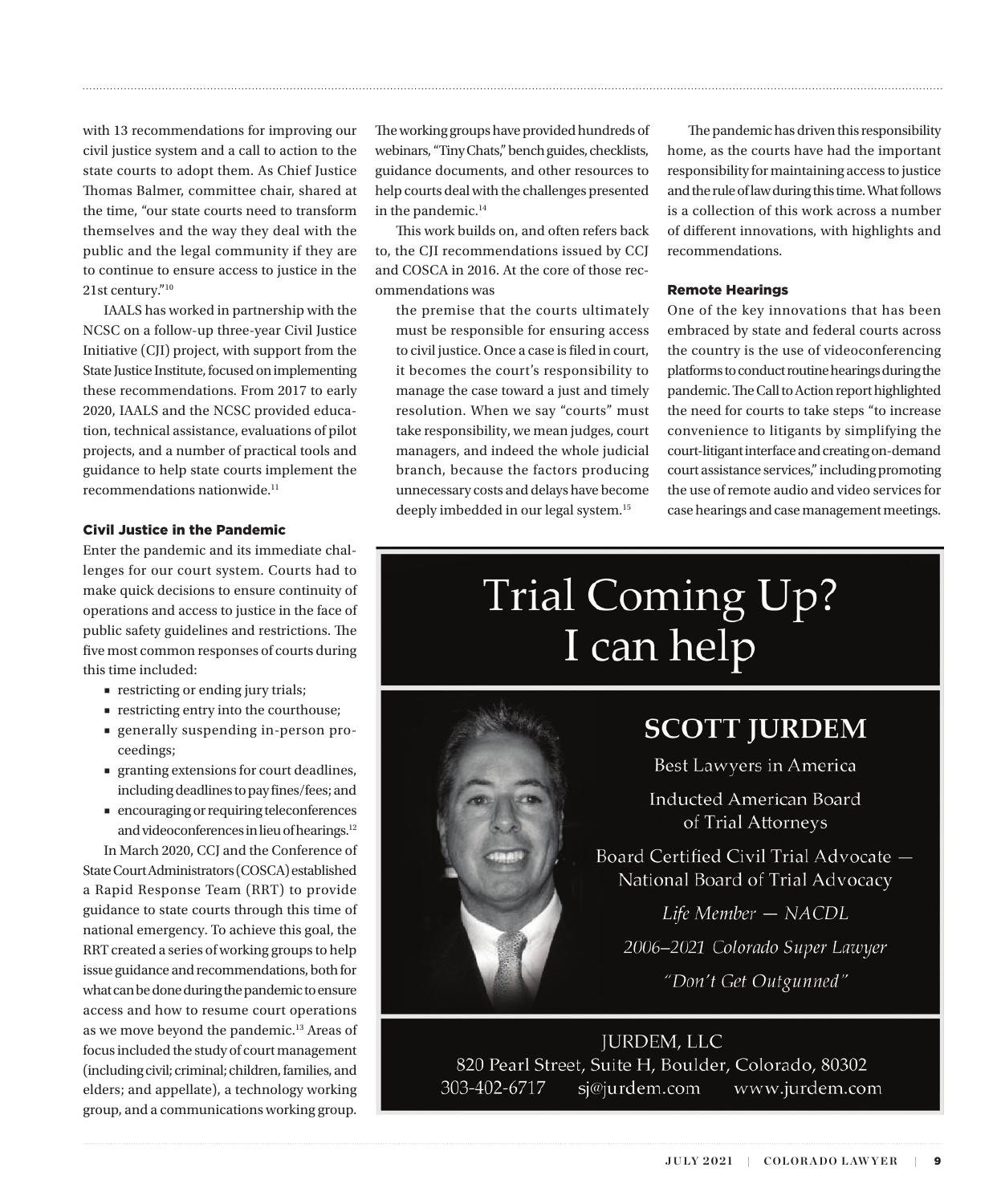While this recommendation was slow to be adopted before the pandemic, it is the number one example of the courts immediately pivoting and implementing innovation to ensure access to justice in 2020.

While videoconferencing is an effective solution for managing cases in the pandemic, this remote platform creates a different experience than in-person hearings, with its own challenges and opportunities. The RRT has issued a *Remote Hearings and Access to Justice Guide* for COVID-19 and beyond, based on the work of the California Commission on Access to Justice.[16](#page-4-0) This comprehensive guide covers a number of different considerations for courts: (1) deciding which proceedings to conduct remotely, (2) selecting and implementing technology, (3) adopting procedures and practices consistent with open and equal access, (4) providing information and training to court personnel and users, and (5) guidelines for conducting proceedings remotely.

*Conducting Fair and Just Remote Hearings: A Bench Guide for Judges* highlights key recommendations for judges to have at their fingertips to ensure procedural fairness during these remote hearings, including topics such as prehearing preparation, fair and effective use of videoconferencing platforms, and judges' conduct during hearings[.17](#page-4-0) The *Virtual Courtroom Standards and Guidelines*, adapted from Michigan's guidance, similarly highlights standards, guidance, and best practices for virtual hearings, attorney-client communications, public and press access, making a clear record, exhibits, and providing virtual meeting information to the parties.[18](#page-4-0)

These resources provide a wealth of best practices for the court and attorneys for navigating remote proceedings in a way that harnesses the best of remote hearings while mitigating barriers that may result. In terms of positives, many courts have found an increase in appearance rates as a result of virtual hearings[.19](#page-4-0) Pre-pandemic litigants had to travel to in-person hearings, sometimes great distances or via public transportation, pay for parking and childcare, and miss work. Attorneys billed their clients for these costs and time. While remote hearings eliminate these obstacles, courts must also recognize new barriers that are created,

such as lack of access to devices, access to the internet or limitations to broadband or data, and technology literacy. As courts continue to offer virtual services, they must also recognize this digital divide and work to identify and implement solutions, including helping consumers use technology and creating access to devices or connectivity.[20](#page-4-0)

<span id="page-2-0"></span>

### High-Volume Cases

To inform the deliberations of the Civil Justice Improvements Committee efforts and ensure evidence-based recommendations, the NCSC conducted a study titled *The Landscape of Civil Litigation in State Courts* to document the characteristics and outcomes of cases in our state courts.[21](#page-4-0) The landscape that emerged from the study was very different than the view of civil cases that many have in their heads, particularly attorneys.

State court caseloads are dominated by lower-value contract and small claims cases rather than high-value commercial and tort cases. Only one in four cases has attorneys representing both the plaintiff and the defendant. Only a tiny proportion of cases are adjudicated on the merits, and almost all of those are bench trials in small claims and other civil cases.<sup>22</sup>

This landscape and the challenges that come with it are most evident in high-volume dockets, including lower-value contract cases, landlord/ tenant, and debt collection cases.<sup>[23](#page-4-0)</sup> The Call to Action report and recommendations included specific recommendations for high-volume dockets, recognizing the percentage of the state court docket, high number of self-represented litigants, and seriousness and long-lasting consequences of these cases. The pandemic has sped up the adoption of a number of these recommendations, including remote hearings and limiting circumstances in the courthouse that tend to intimidate self-represented persons or create confusion about the roles of the court and counsel.

In other ways they have created new barriers. Courts have traditionally relied on foot traffic in the courthouse—offering self-help, information, and resources in the physical building. These high-volume cases are even more serious and life-impacting because of the pandemic, yet we have new barriers to access and justice. *Considerations for High-Volume Dockets During the Pandemic* highlights best practices for high-volume dockets, including calendaring cases in smaller batches and holding informal proceedings prior to hearings conducted by court navigators or mediators[.24](#page-4-0) IAALS' *Pandemic Positives: Extending the Reach of Court and Legal Services* highlights how courts, selfhelp centers, legal aid centers, and law/public libraries have made the transition to remote services, including balancing remote services with in-person needs and technologies used.[25](#page-4-0) Self-represented litigants will continue to look to remote services long after the pandemic, and there are many lessons to be learned from states that have led the way in innovation, as highlighted in this report.

Many have suffered from unemployment and financial hardships during the pandemic, and these challenges are expected to have lasting impacts beyond the pandemic. One expectation is that debt collection cases will rise, as they did in the last major recession. While IAALS and NCSC have published recommendations for consumer debt reform, including key suggestions for rule changes, we also recognize that significant rule reform is challenging amid a pandemic[.26](#page-4-0) Courts can get ahead of a potential rise in consumer debt actions by implementing changes now. *Key Steps and Tools to Implement Now to Ensure the Fair and Efficient Handling of Consumer Debt Actions* provides key guidance for courts: triaging to a specific streamlined pathway/process for debt collection cases, addressing the specific challenges in debt collection cases (including service of process and answer forms), and providing increased information to litigants.<sup>[27](#page-4-0)</sup>

### Tackling the Backlog

In the first few months of the pandemic, many courts around the country saw dramatic decreases in civil case filings. The basis for civil lawsuits continues in our communities, and the expectation is that these suits will eventually be brought before the courts. In addition, cases that traditionally would have moved to resolution have not been resolved at the same rate. Courts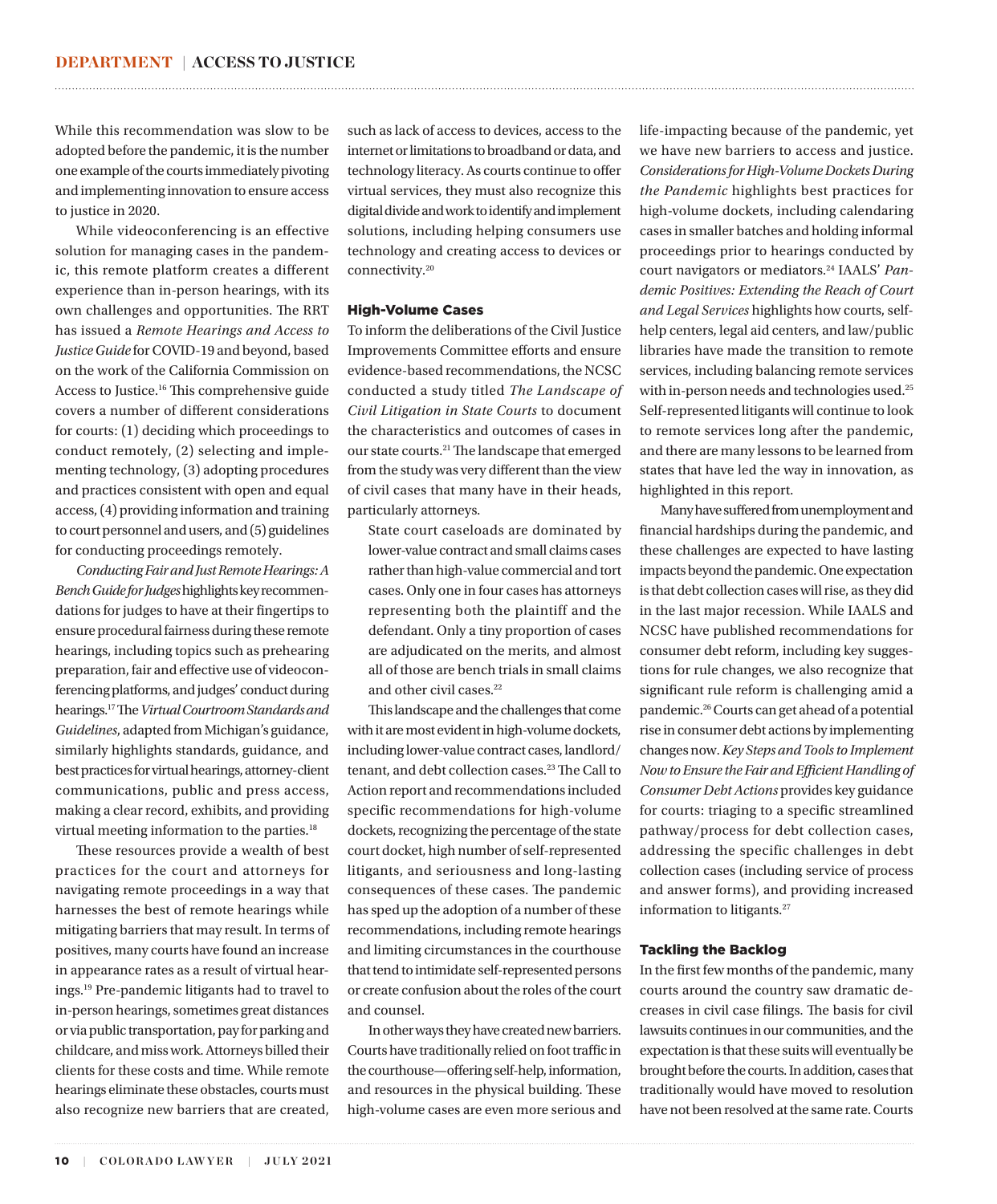have largely delayed trials over the last year. Even those that have conducted virtual bench trials—and even some virtual jury trials—have had the vast majority of their trials put on hold. On top of this is the expectation of a surge in cases due to the pandemic, such as evictions and consumer debt.

In the face of this backlog and increasing caseloads, there is more incentive than ever for courts to implement case management approaches to increase efficiency while also ensuring a fair and just process for all.<sup>[28](#page-4-0)</sup> These goals are at the heart of the CJI recommendations. While those recommendations were not developed with pandemic conditions in mind, they were developed with the goals of tackling the challenges of a modern world decreasing court funds, increasing numbers of self-represented litigants, changing caseloads, and increasing opportunities from technology. *Twelve Essential Steps to Tackle Backlog and Prepare for a Surge in New Civil Cases* highlights many of the recommendations, but through the lens of the pandemic[.29](#page-4-0) Triaging existing and new cases becomes all the more important, so the needs of cases and litigants are matched with the appropriate level of judicial attention and court resources.[30](#page-4-0) Other recommendations recognize the importance of early and active case management, creation and communication of key deadlines, and timely judicial attention when needed.

With Colorado's adoption of rule reforms in 2015, many of the recommendations for rule reform are already in place in our courts. The CJI recommendations and best practices highlighted above also speak to the use of court resources, court business processes, and judicial case management, and there is still much that our courts can do to reexamine approaches in light of these new challenges. While it is hardest to do so amid a crisis, it has become more important than ever.

### Civil Justice Post-Pandemic: Lessons Learned and Maintaining Momentum

Facebook's mantra has long been to "Move Fast and Break Things." For their developers, that meant the new tools and features might not be perfect, but speed was the top priority. The

### While we have all been through tremendous change over the last year, we can't be afraid of more change.

<span id="page-3-0"></span>

same has been true in this moment. In the face of the pandemic, ensuring immediate access to justice was essential—speed was the priority. A year later, we might temper the goal of speed just a bit. Facebook ultimately changed its motto to "Move Fast with Stable Infra[structure]." As CEO Mark Zuckerberg has shared, "It might not have the same ring to it and might not be as catchy . . . but it helps us build better experiences for everyone we serve and how we operate now."[31](#page-4-0) Now is not the time for courts to slow down, but one year into the pandemic a slightly revised mantra is needed.

### *Assess and Evaluate*

New procedures and approaches were put into place quickly to meet the immediate needs of access to justice. Now is the time to take a look back and assess. What is working and what is not? What data can be gathered to provide insights into decisions going forward?

#### *Be Willing to Change, Again*

While we have all been through tremendous change over the last year, we can't be afraid of more change. After a year of remote hearings, what can be done to make sure these are as efficient as possible? What can be done to make sure that self-represented litigants are getting the information they need, even when they are no longer coming into court for in-person help?

### *Redefine Normal*

The entire world is going to have to figure out what "normal" looks like going forward. This is a moment of opportunity to redefine what normal can look like for the delivery of legal services and the delivery of justice in our country. This is true for our courts, law firms, legal aid, community partners, and all those who touch our system. As Richard Susskind reminds us, "Remember too that the current system is not an evidence-based option that we have consciously chosen. It is simply where we are. We can choose to be elsewhere."[32](#page-4-0)

### Conclusion

Colorado has been a leader in civil justice reform and innovation. The recommendations here build on—and are consistent with—those efforts. Now is the time to do what we do in pilot projects: innovate. The courts should seize on this moment, and these recommendations, to further innovate during this time. If we think beyond justice within our courthouse walls, and consider how we deliver justice in our communities in ways that meet people where they are, we can achieve greater justice for all. As we come out of the pandemic, we need to make sure we don't slip into the ease of "returning to normal." We must evaluate what has worked and what hasn't, keep the best of the pandemic innovations, and turn them into lasting reforms for the improvement of our legal system.  $\bullet$ 



**Brittany K.T. Kauffman** is a senior director of IAALS. She has expertise in civil justice reform at both state and federal levels—brittany.kauffman@ du.edu.

**Coordinating Editor:** Kathleen Schoen, kschoen@cobar.org

#### NOTES

[1.](#page-0-0) Susskind, "The Future of Courts," *The Practice*, vol. 6, iss. 5 (July/Aug. 2020), https:// thepractice.law.harvard.edu/article/the-futureof-courts ("In light of the experience during the crisis, there is certainly greater acceptance now than in February 2020—amongst lawyers, judges, officials, and court users—that judicial and court work might be undertaken very differently in years to come.").

[2](#page-0-0). McCormack, Coronavirus and the Court, https://www.ncsc.org/newsroom/public-healthemergency.

[3.](#page-0-0) Chief Justice Directive 11-02: Adopting Pilot Rules for Certain District Court Civil Cases (Colo. amend. June 2013).

[4](#page-0-0). IAALS was designated by the Colorado